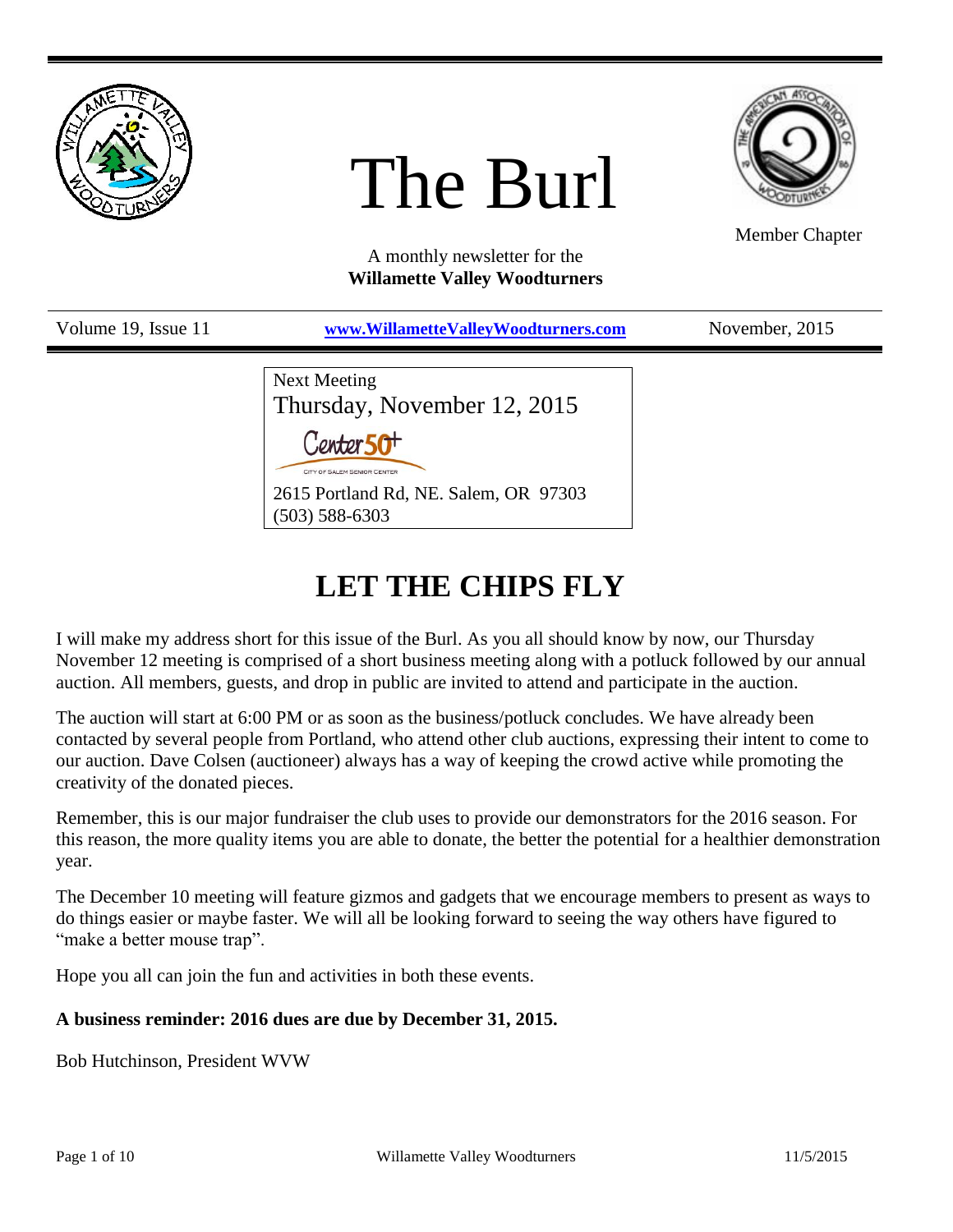# **Current & Upcoming Events**

# **November - Annual Auction**

This year we have a full fledged Potluck rather than desserts only. Plan to join the club for some fun, friendship and delicious food. Help raise funds for the club. Bring your favorite food to share**. Cash, Check or Credit Card** are all acceptable payment methods.

# **Bid high, bid often!**

#### **December - Gadgets & Gizmos!**

Bring several of your homemade gadgets to share with the group. Describe how you use the item and the process of making the item. This is a great chance to share your ideas and learn from others.

#### **Sawdust sessions**

The club is putting in an extra effort to restart the Sawdust sessions. Sawdust sessions will now take place once a month on the Saturday following our club meetings, unless there is a club workshop scheduled for that specific weekend. These sessions are designed to be of interest to all members, new or old, seasoned or novice turners.

\_\_\_\_\_\_\_\_\_\_\_\_\_\_\_\_\_\_\_\_\_\_\_\_\_\_\_\_\_\_\_\_\_\_\_\_\_\_\_\_\_\_\_\_\_\_\_\_\_\_\_\_\_\_\_\_\_\_\_\_\_\_\_\_\_\_\_\_\_\_\_\_\_\_\_\_\_\_\_\_\_\_\_\_\_\_\_\_

Our first session will be an **OPEN SHOP SESSION.** It shall take place **Saturday November 14th 9am – 3pm** in Terry's shop at 820 Cordon Rd. NE in Salem.

This session offers novice turners the opportunity to work on any project or task of their choice and they can decide that at the session. They will be helped, as needed, by the **club mentors**. Need help with some technique, let us help you! Those more seasoned turners are invited to work on any project they wish or help those less initiated.

We would appreciate to know in advance, if possible, who will be attending so that we can furnish the appropriate amount of coffee and cookies/donuts/muffins etc.

Our **Saturday December 12th 9am – 3pm** session (place to be decided) will be focused on making Christmas ornaments of various kinds.

\_\_\_\_\_\_\_\_\_\_\_\_\_\_\_\_\_\_\_\_\_\_\_\_\_\_\_\_\_\_\_\_\_\_\_\_\_\_\_\_\_\_\_\_\_\_\_\_\_\_\_\_\_\_\_\_\_\_\_\_\_\_\_\_\_\_\_\_\_\_\_\_\_\_\_\_\_\_\_\_\_\_\_\_\_\_\_\_

## **The Editor's Corner**

By Henrik Åberg, Burl editor

News for The Burl:

- **"Club happenings in our area"** [section has been updated with corrected](#page-8-0) information on page [8.](#page-7-0)
- [Membership dues can now be paid by](#page-4-0) **PayPal** with a button in the Burl on page [5](#page-4-0) or on the Website.
- See also "**[Joke of the month](#page-9-0)**" on page [10.](#page-9-0)
- Clicking on any bulleted line above will take you straight to the page referenced.

Please help improve the Burl experience for all club members by submitting your own contribution. We need more contributions for "**What's on your Lathe?", "Tip of The Month", "Joke of the month"** and more.

> **Two gift certificates per month are given out to the two best Burl contributions**! This month's gift certificates go to **Mark Choitz** and **Jeff Zens!** Thank you!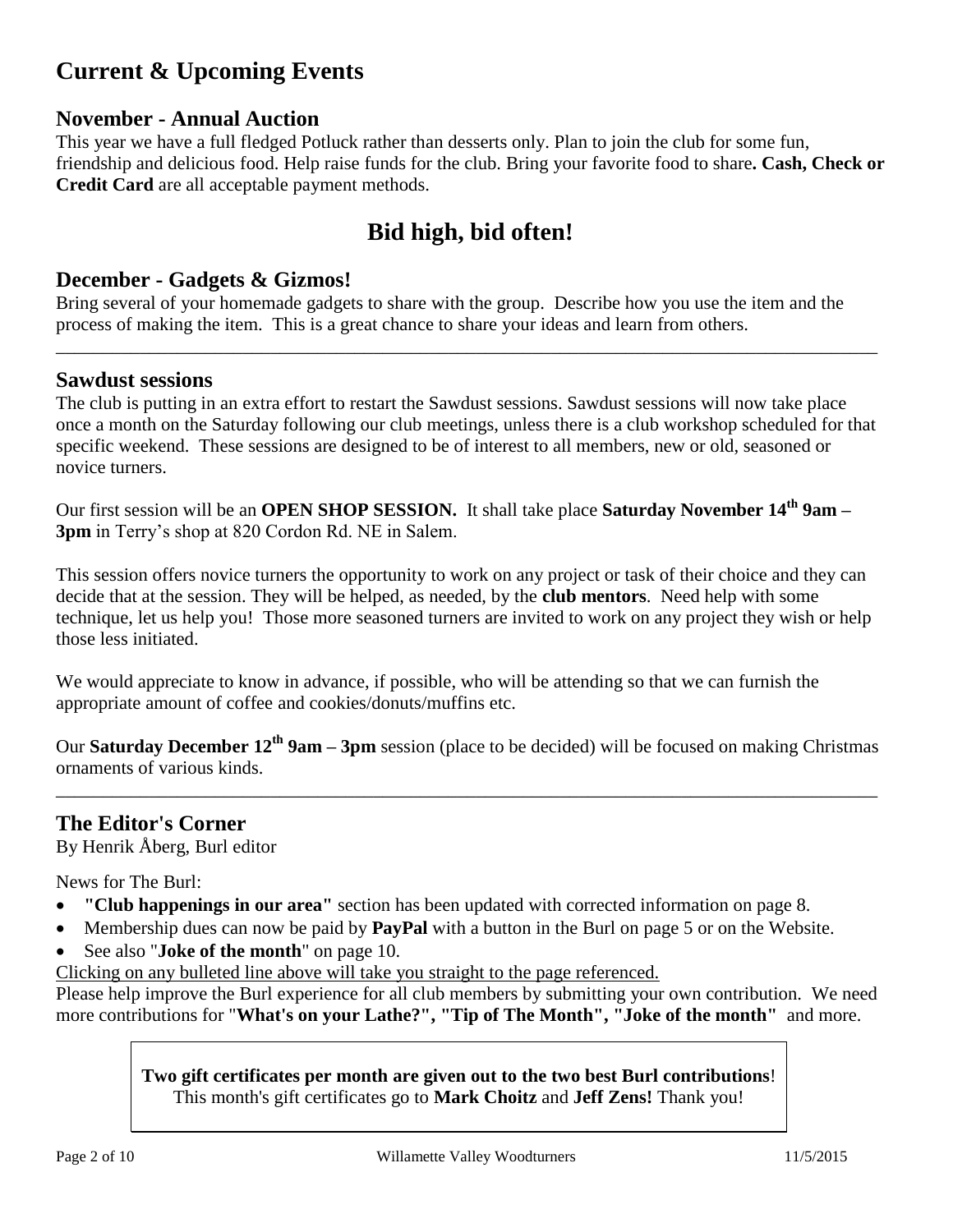# **Bowls, bowls and more bowls (with Dale Larson)**

By Henrik Åberg



I have seen so many accomplished turners turning bowls, so my attitude until recently was "what on earth could I learn from yet another bowl turner"? Surprise, surprise, there is always something new to learn.

The club had the pleasure of having Dale Larson demonstrate his methods and techniques of bowl turning at our last club meeting. It was the first time for me to see Dale in action so I had the opportunity to learn about a different way of approaching the whole task. Most noticeable for me, was:

- Careful selection of the wood grain and orientation of the bowl blank on the lathe
- Liberal use of oil at every stage of turning (I only use oil as a finish)
- Liberal use of shear scrapers
- Sanding with oil on the wood
- Sanding also in reverse...

The bowl that Dale turned at the meeting was raffled out. The proceeds from the raffle plus Dale's demo fees have been donated to AAW on behalf of Dale.

Here are suppliers that Dale uses (Note that Dale has no financial or other incentive to share this information, they are merely his trusted suppliers)

| <b>HWB</b> Enterprises Inc         | D-waytools               |
|------------------------------------|--------------------------|
| <b>Howard Borer</b>                | Dave Schweitzer tools    |
| 503-685-3409                       | 360-432-9509             |
| howbor@yahoo.com                   | davelu@hctc.com          |
| Faceplate, adaptors and tool rests | Gouges, beading tools    |
| <b>Jay Parmenter</b>               | <b>Woodland Nut Oils</b> |
| Grants Pass, Oregon                | 16675 County Road 98B    |
| 541-659-4388                       | Woodland, CA 95695       |
| parmenter@charter.net              | 530-662-3027             |
| <b>Maple and Madrone burl</b>      | Walnut oil               |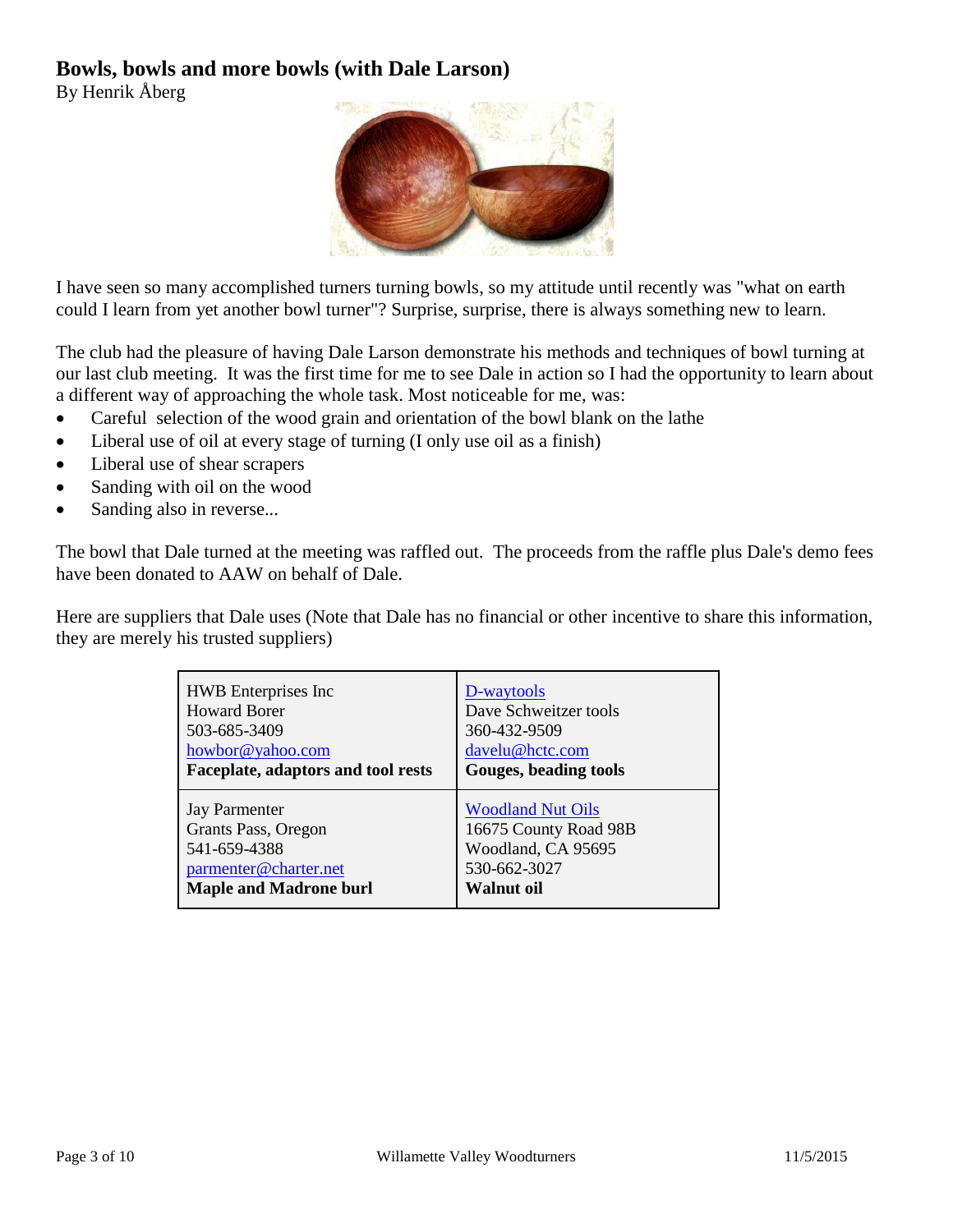## **What's on my Lathe?**

By Mark Choitz



I cleaned up my wood pile the other day and found a dried round that was 18 inches - larger than my lathe capacity. My lathe is a Grizzly model G0462 and the inboard capacity on it is 16 inches. I decided to turn the piece with an outboard setup. I mounted the piece with my chuck ring and attached it to my SuperNova 2 chuck, rearranged my banjo and tool rest and got to work. I established my foot and rounded over the outside of the bowl. I had in



mind to make a large shallow bowl that might hold chips or popcorn. This process went well and I was quite happy with the outcome so far – I'd never worked on a piece in the outboard setup. I called it a day and would finish the bowl tomorrow. I couldn't get to sleep because something kept bothering me about the bowl – ah ha- How was I going to hold onto the bowl in order to finish turning away the foot, no vacuum setup and I couldn't use the tailstock to hold it in place? I decided I now had a dilemma on my hands and nodded off to a restless night.



My solution came to me in my dreams. Since it was a chip bowl why not make a pedestal to sit a dip bowl in and then use this area to hold onto it? As it turned out I had turned the diameter down far enough that I had about 3/8 inch clearance from the lathe bed so I would have been O.K. And as you can see it turned out fine, beautiful piece of timber and nice



design I think. Now if I can just get my wife to throw me a ceramic bowl to sit in the middle.



# **For Sale Department**

## **Cherry wood for sale**

Don Woodward has a lot of Cherry lumber for sale. It varies from 4" to 10" wide and is all about 6' long, mostly clear, and cut on a band saw mill, and is dry. Contact Don for details. **Don Woodward** 971-273-7659



**Wolverine Vari-Grind** Fingernail/Side Grinding Jig with V-bar (no base) **\$30**. Contact [Henrik Aberg.](#page-9-1)

**Wolverine Vari-Grind 2** Jig with base **\$50**. Contact [Henrik](#page-9-1)  [Aberg](#page-9-1)

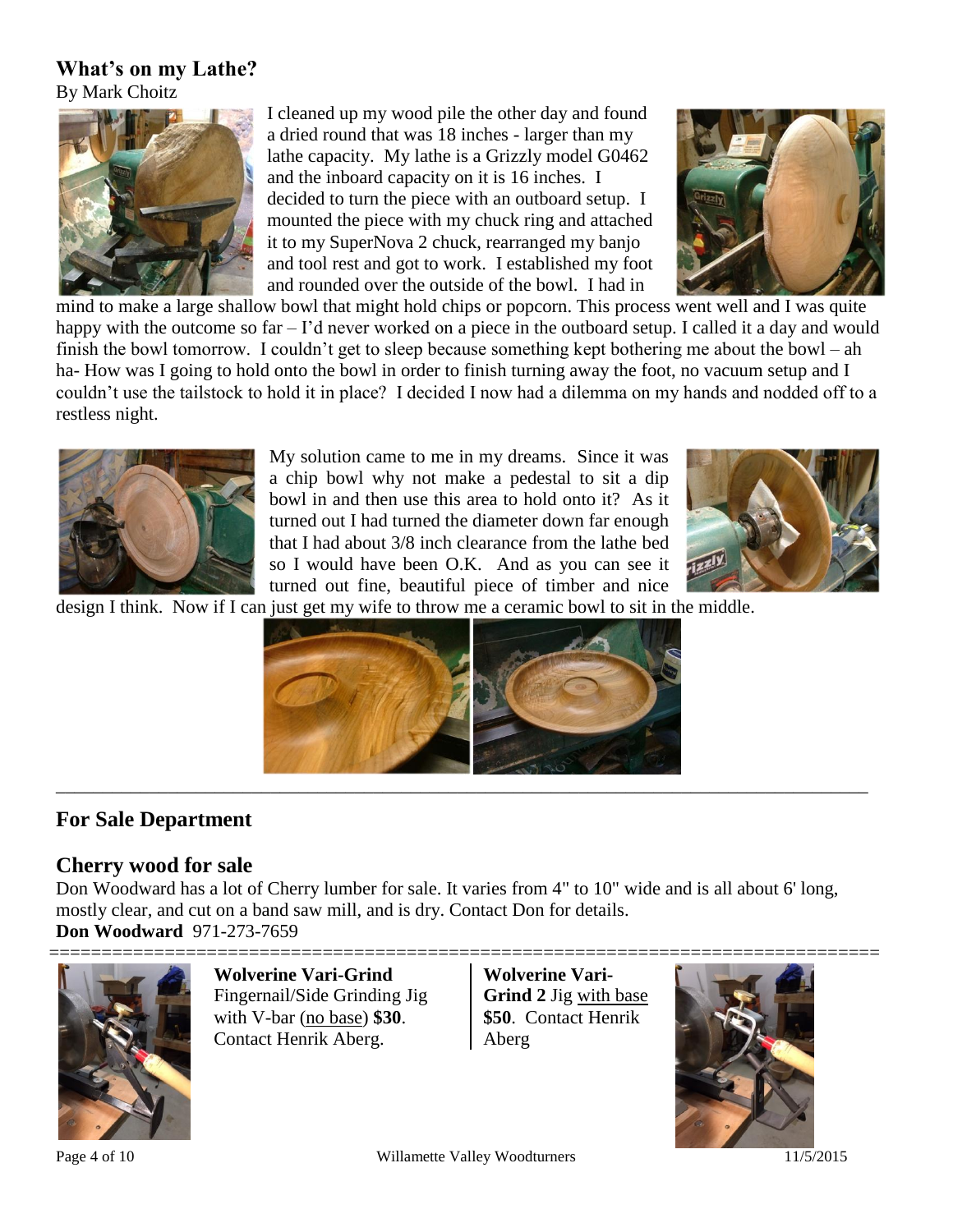# **Club Business**

#### <span id="page-4-0"></span>**It is time to renew your membership for 2016**

By Henrik Åberg, Treasurer

It's that special time of the year again! The bylaws state: "The WVW Club's annual dues shall be payable by **December 31st**." The club dues continue to be a very reasonable **\$35** for the year. Renewing your membership is very simple: Send me **\$35** and make sure I can identify you from the check or money order (made out to "WVW") so don't use your brother in-law's check. If any of your information (phone, address etc.) has changed, write me a note of the change. My address is on the last page. You can also pay at the November or December meetings or NEW! NEW! NEW! NEW! with November or December meetings or NEW! NEW! NEW! NEW! with button below. Your help in paying on time is appreciated.



Note: The club [web page](http://www.willamettevalleywoodturners.com/) also includes a link on the home page for PayPal payments of membership renewal. **31%** of the members have paid their **2016** dues at the time of press. **Thank you!**

\_\_\_\_\_\_\_\_\_\_\_\_\_\_\_\_\_\_\_\_\_\_\_\_\_\_\_\_\_\_\_\_\_\_\_\_\_\_\_\_\_\_\_\_\_\_\_\_\_\_\_\_\_\_\_\_\_\_\_\_\_\_\_\_\_\_\_\_\_\_\_\_\_\_\_\_\_\_\_\_\_\_\_\_\_\_\_\_

## **October Treasurer's Report**

By Henrik Åberg, Treasurer

| <b>Beginning Balance</b>                   | \$4318.47 |                                      |          |
|--------------------------------------------|-----------|--------------------------------------|----------|
| <b>October Income</b>                      |           | <b>October Expenses</b>              |          |
| Glue etc. sales                            | \$37.00   | Paper product for secretary          | \$1.18   |
| Raffle ticket sales                        | \$121.00  | Square steel tube for lamp stand     | \$16.28  |
| Memberships $(1$ new+10 renewals) \$355.00 |           | Dale Larson demo fee $+$ bowl raffle |          |
| Dale Larson's Bowl Raffle                  | \$50.00   | donation to AAW                      | \$350.00 |
| Anchorseal sales                           | \$22.00   |                                      |          |
| <b>Total October Income</b>                | \$585.00  | <b>Total October Expenses</b>        | \$367.46 |
| <b>Ending Balance</b>                      | AMMAN     |                                      |          |
|                                            |           |                                      |          |

# **Membership Report**

By Henrik Åberg

One new member since last month: The club has **106** members in 2015 (92 paid + 14 HLM).

\_\_\_\_\_\_\_\_\_\_\_\_\_\_\_\_\_\_\_\_\_\_\_\_\_\_\_\_\_\_\_\_\_\_\_\_\_\_\_\_\_\_\_\_\_\_\_\_\_\_\_\_\_\_\_\_\_\_\_\_\_\_\_\_\_\_\_\_\_\_\_\_\_\_\_\_\_\_\_\_\_\_\_\_\_\_\_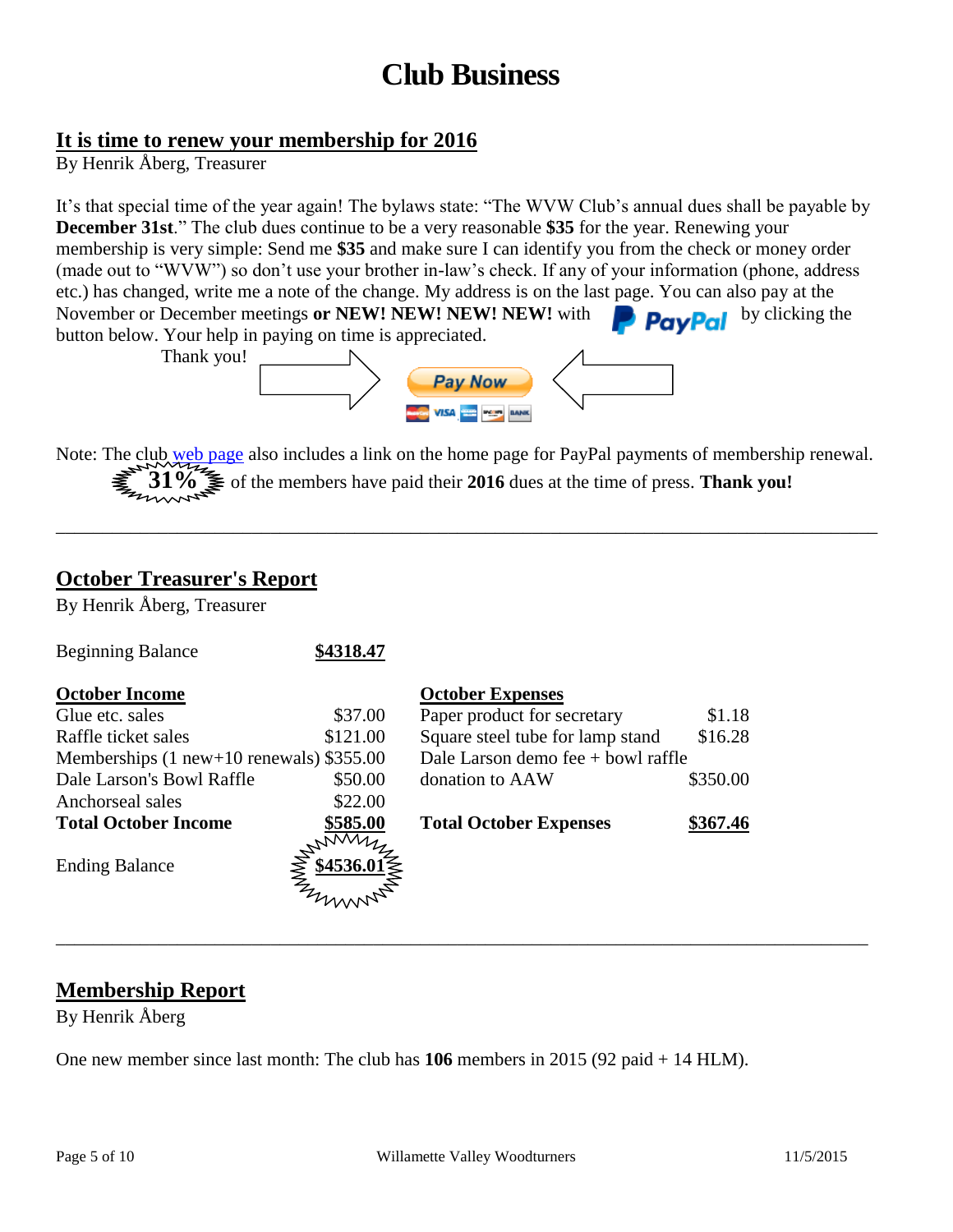# **Instant Gallery**

By Mark Choitz

Each month you have a chance to show off and tell about your skill and woodturning efforts. All you need to do is bring a piece and fill out the short label telling about the piece. A renowned woodturner will give you their opinion of the work and you may even walk away with a nice gift certificate from Craft Supplies USA. Be sure to bring something to show at the next meeting.



The instant gallery table was full of interesting and beautiful work at the October meeting. Amongst the fine work were: ornaments, salt & pepper shakers, bowls and a collection of oak vessels. Walt Thies won the People's Choice award with his cherry popcorn bowl beautiful craftsmanship and functional – Congratulations Walt.

# **Membership Rewards**

# **Library**

A friendly reminder to members with books and /or videos checked out from the library. Please return them at this next meeting.

# **Wood Gathering**

Sign-up sheets will be available to indicate your availability to help with wood gathering. Anyone who learns of a tree or log that is available to the club should notify Jerry Lelack, (503) 510-1577 or Bob Hutchinson, (503) 508-3279. The intent is to gather wood, process it to usable pieces, store it at the home of Terry Gerros, and then make it available to members. Terry can be reached at (503) 580-5013.

# **From Terry Gerros**

I am a distributor for Stick Fast CA glue, Sharpfast Sharpening systems, and the Holdfast vacuum chucking system. If you have an interest in these products, give me a call or send me an email for details.

# **Supplies**

The club purchases a few supplies in bulk and sells it to members at club cost. We routinely have superglue (\$5), black or brown superglue (\$10) accelerator (\$6) and Anchor Seal (**\$11**/gal). The club purchased a small supply of half round protractors (\$6) used to measure the angle ground on a tool, and depth gauges (\$5). **HSS Round Tool Bits rods (1/4" x 8")** are also available (\$3). **Henrik Åberg** will have the resale items available at the meetings.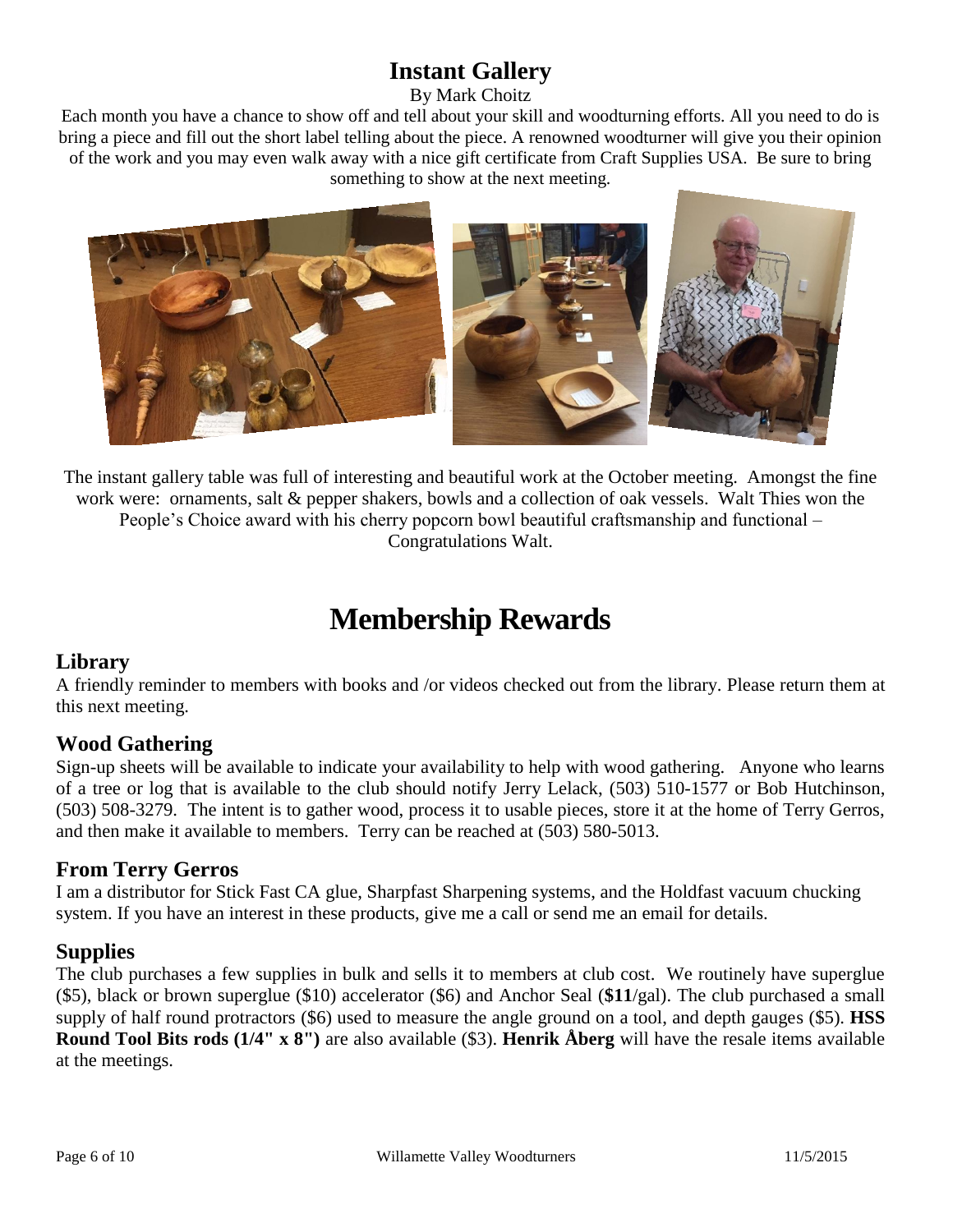# <span id="page-6-0"></span>**Placing Club Orders to Craft Supply USA**

From Jeff Zens, Club Liaison to Craft Supply USA

The Willamette Valley Woodturners offers a great benefit to its members: the ability to order turning supplies, tools and even lathes from Craft Supplies USA (CSUSA). In most cases, members receive substantial discounts on every item ordered through the club. In addition, the club benefits by your order; I'll describe that below. In this article, you'll learn about the order process and find answers to the most frequently-asked questions.

#### **Understanding the Discounts**

The standard discount on all items except lathes is 10% off the item's current price, which is the price at the time we place the club order. Note that if you add an item to a club order in March, but the order isn't placed with CSUSA until May, the "current" price is the May price. CSUSA is very consistent in their pricing month-to-month, but some items occasionally fluctuate. There are a few additional discounts that will apply, as well.

Smaller items (such as pen kits) are frequently offered at a reduced price-per-item if you purchase multiples. The quantity purchase discounts you'll see most frequently are 10, 25 or 50 items. For example, recently the price for a single Apprentice Fancy Slimline pen kit, in a gun metal finish was \$1.79. If you order 50 or more of these kits the unit price drops to \$1.52, which is a 15% discount. You will receive the 10% club discount in addition.

Another area where CSUSA really helps out turners, especially folks just starting out, is with the purchase of tools. Any time two or more of the same tool are purchased in one order, each tool is reduced by 10%, and the club discount is also applied, for a total discount of 20%. This additional discount applies only to turning tools – not to other "toolish" items like grinding wheels. If you have questions about a particular item, let me know. The easiest way to take maximum advantage of this discount is to frequently check the current club order (more on that in a moment) and see if someone has already ordered a tool you're interested in. If so, order one yourself and enjoy that extra 10% savings!

Finally, because I don't place the order until the total before the discount exceeds \$1,000, everything excluding lathes is shipped free. In many cases that's an additional \$10-20 per order savings. All in all, this is a very nice membership benefit.

#### **How the Club Benefits**

CSUSA offers frequent purchasers like our club an additional benefit called the Frequent Purchaser Program. Because we purchase often, and spend a lot of money, we accrue a cash bonus similar to cash-back credit cards. The club uses this bonus to purchase items that benefit the entire membership such as books and videos for our library. We also order items that make the club more effective at fulfilling its mission, such as accessories for the club lathe, used by our demonstrators at monthly meetings. The mobile base for the new lathe is just one example. We encourage you to use the club order process for both personal and club benefit.

#### **How to Order**

Placing an order is simple, but there are a few important steps you can take to streamline the process and ensure you get what you want. First, you must be a club member to use this benefit, and you must have both a user id and password for the club's website [\(www.willamettevalleywoodturners.com\)](http://www.willamettevalleywoodturners.com/). If you lack either of these, contact Ron Fox, the club's webmaster, at [Webmaster@willamettevalleywoodturners.com](mailto:Webmaster@willamettevalleywoodturners.com) and request your username and/or password. Once you have them, log in to the website, click the "Members" tab on the menu bar, and in the window that opens, click "Place Group Order."

On the screen that opens next you have several self-explanatory options. Of note, you can view the current group order and see what others are ordering. This is the place to see if other tools are being ordered and decide if you want to take advantage of the multiple tool discount.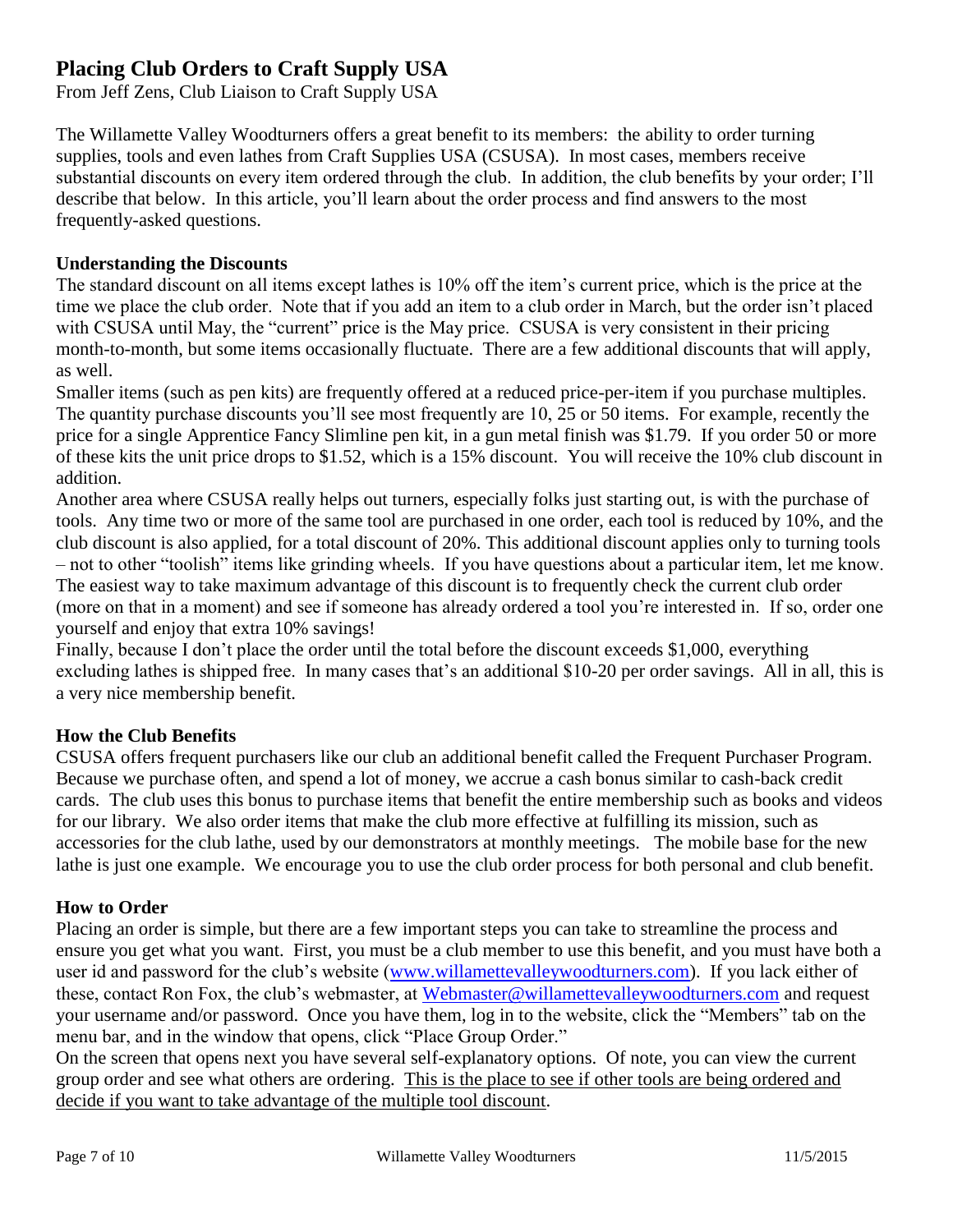<span id="page-7-0"></span>To place an item on the order, follow these steps.

- 1. Go to the Craft Supplies USA website and find the item you want. Be sure to specify size, color, finish, or any other distinguishing characteristics that set items apart.
- 2. Once you have identified the correct item, copy the part number from the Craft Supplies page and paste it into the Part number box on the Club Order web page.
- 3. Do the same with the item description.
- 4. Do the same with the price.
- 5. On the Club Order page, specify the quantity of this item you are ordering, and then click "Add."
- 6. Repeat the process for as many items as you need.
- 7. To review your order, click the "My Current Order" button.
- 8. You can continue to add items to an order up to the day I close it out and place it with Craft Supplies.
- 9. Only two gift certificates can be added to a single club order. If you wish to use a gift certificate, enter it in the "notes" field as follows: "GC ############### MM/DD/YYYY". Substitute the **EXACT** gift certificate number for the ### symbols, and enter the date that you are requesting use of the gift certificate. If more than two gift certificates are entered in a month's order I will use the first two entered. Please be precise with the numbers – if they are mis-entered, the entire order is held up until I can get correct information.
- 10. Once in a while, items are backordered. If you can't wait for backordered items, add "No Backorders" to the Notes field. I will cancel any items listed in this way if they are backordered when I place the order.

## **Here's What I Do**

When the order exceeds \$1,000.00 on the Monday following a club meeting, the order is closed on the web site. After that time, no more items can be added – but you can certainly start a new order for a future month. I then coordinate the order with our customer service rep at CSUSA, who checks it for accuracy. Any inaccuracies in item description, size, etc. must be corrected before the order can be finalized. That's why accuracy on the part of the individual club member is so important to the process. Once discrepancies are resolved, costs and discounts get calculated, and the order goes to their fulfillment department. Orders generally ship in time for a pickup the following Saturday, and I notify everyone who has ordered via email of the date and time for pickup. I pay for the order as soon as it is placed.

I calculate each individual's order total, apply the 10% club discount, subtract any gift certificates from applicable orders, and what's left is what you owe. I also sort the bulk order into individual bags or boxes for your convenience at pickup.

## **Your Responsibilities**

Pickup days and times are generally a two-hour window in late morning or early afternoon on Saturday or Sunday. Members who take advantage of this Club benefit are expected to pick up and pay for their items at the time specified. Sometimes that's not possible; in those instances it's the club member's responsibility to contact me, get their order total and send me a check for that amount. Once the items are paid for, you can make arrangements with me for pickup at another time. I am unable to transport orders to club meetings. Orders that aren't paid for and picked up as described above will be returned to Craft Supply USA at the member's expense.

Payment can be in check or cash, but if you bring cash please get close to the order amount. I can make small change, but I don't have a cash drawer loaded with loot. Sorry, no credit cards.

## **Wrapping Up**

The Club's CSUSA order service is a great membership benefit. If you've read through this article, and still have questions, I am happy to get them answered. Please get in touch – my contact information is in the membership directory, and can also be found on the club's website.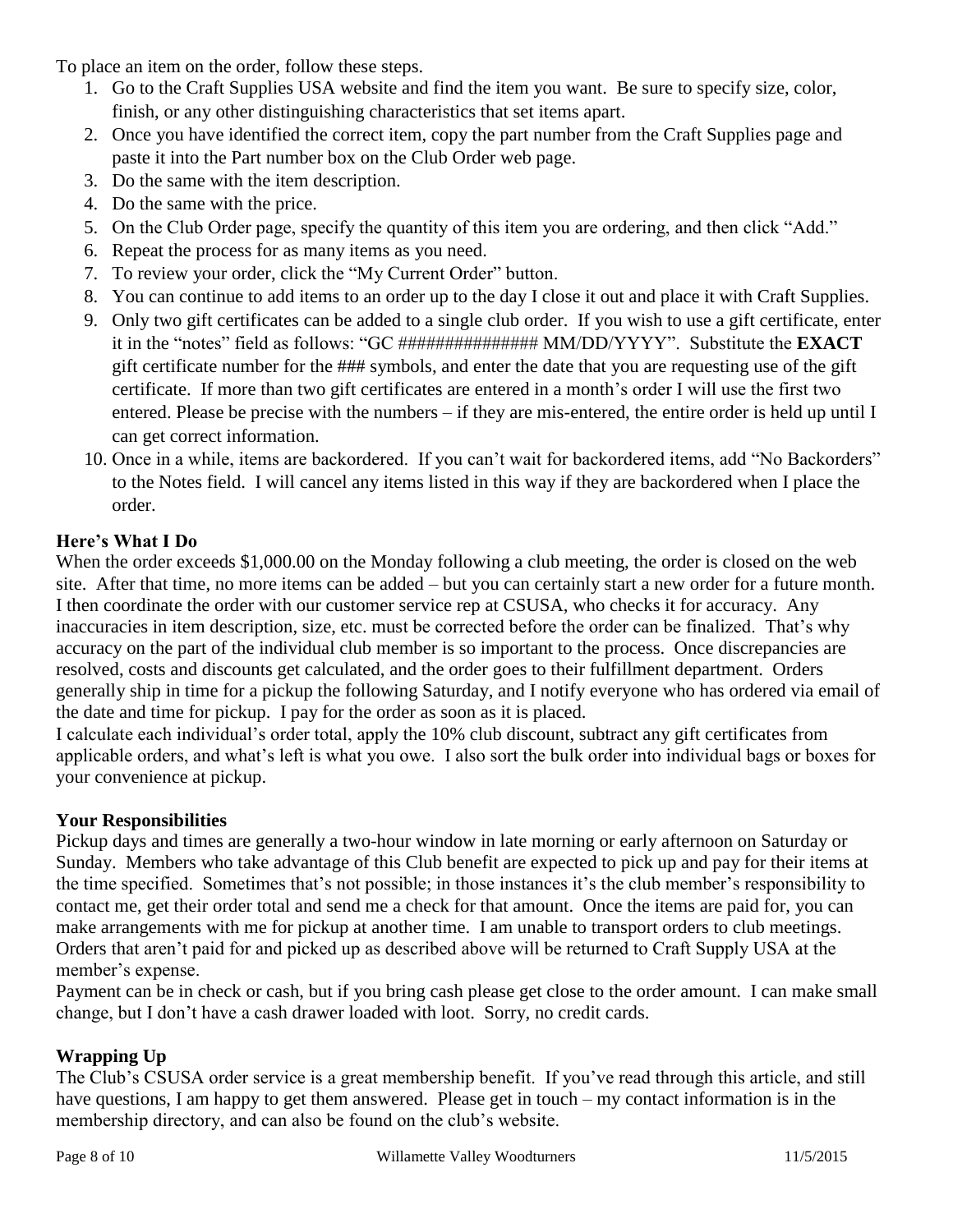# **Club Member Discounts**

- Craft Supply: See Jeff's article on page [7](#page-6-0)
- Club members are registered with Klingspor's Woodworking Shop at www.woodworkingshop.com or 800-228-0000, they **!now!** have your name and will give you a 10% discount.
- Hartville Tool will give club members a 20% discount for the next year and a 15% discount after that: [www.hartvilletool.com](http://www.hartvilletool.com/) or 800-345-2396
- If you show your club card at checkout time to the cashier at Woodcraft in Tigard they will give you a 10% discount (may not apply to some machinery).
- Exotic Wood is offering a discount of 15% off any orders placed at: [www.exoticwoodsusa.com.](http://www.exoticwoodsusa.com/) (This includes sale items and free shipping on orders over \$300). Use promo code ewusaAAW
- Gilmer Wood now offers our club a 10% discount on purchases made there. If you haven't been to Gilmer's, it is well worth the trip to Portland, if only to make your mouth water and make you cry if you leave empty handed.
- North Wood Figured Wood can be viewed at North Woods Figured Wood. Here's our website [www.nwfiguredwoods.com.](http://www.nwfiguredwoods.com/) Please take a look! We're happy to offer you our courtesy 15% discount. Anyone from our club can simply type in "WOODTURNERS" at check out to receive the sale price. No minimum purchase. We've got beautiful Big Leaf Maple, Black Locust, Madrone, White Oak, Ash, Elm and Yew.....turning blanks, slabs, burls and lumber.

# <span id="page-8-0"></span>**Club happenings in our area**

(Please visit the club's website listed below for additional information)

#### **Northwest Woodturners** (Beaverton, OR)

[www.northwestwoodturners.com](http://www.northwestwoodturners.com/) Meets 1st Thursday 7:00 PM at The Multnomah Arts Center, 7688 SW Capitol Hwy, Portland

#### **Cascade Woodturners** (Portland, OR)

[www.cascadewoodturners.com](http://www.cascadewoodturners.com/) Meets 3rd Thursday 6:45 PM at Willamette Carpenters Training Center, 4222 NE 158th Ave., Portland

#### **Beaver State Woodturners** (Eugene, OR)

[www.beaverstatewoodturners.com](http://www.beaverstatewoodturners.com/) Meets 4th Thursday 6:00 PM at the Woodcraft Store, 1052 Green Acres Rd, Eugene

#### **Southwest Washington Woodturners** (Vancouver, WA)

[www.southwestwashingtonwoodturners.com](http://www.southwestwashingtonwoodturners.com/)

Meets 4th Wednesday 7:00 PM at Friends of the Carpenter's Center, 1600 West 20th St, Vancouver, WA